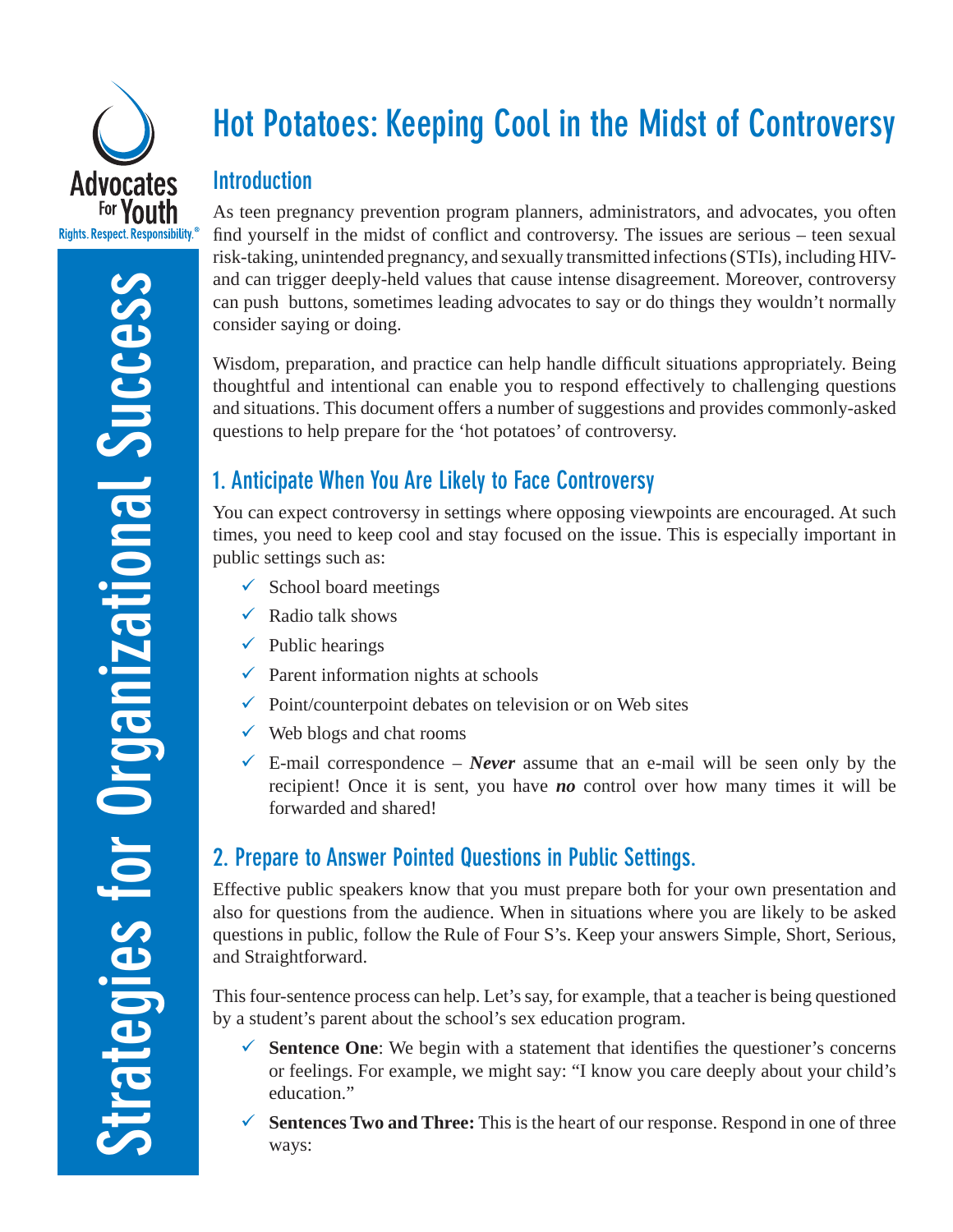- **Present your argument** and offer evidence to support your position. For example, "We also care about your child's education and that of all the children. That is why we have chosen to use a curriculum that provides factual, medically accurate information and that has been proven effective in helping teens reduce sexual risk-taking."
- **Challenge the credibility of the question or charge** by asking for the questioner's evidence. For example, let's say the parent says that she recently read that teaching teens about contraception encourages them to become sexually active. You say, "I'm sorry, but that is different from the research of many reputable organizations, like the National Institutes of Health and the World Health Organization. Where did you read it?"
- **Refute the question or charge** and then offer other information or facts. For example, "I have to respectfully disagree. The research is clear that condoms are effective in preventing pregnancy when they are used correctly and consistently."
- $\checkmark$  **Sentence Four:** Close by taking the conversation back to the big picture. For example, "Thank you for your question as it serves to remind us that young people need to hear *both* to postpone sexual involvement *and also* to use protection against pregnancy and disease when they become sexually active."

### **3. Prepare to Respond to Questions from the Press**

Press interviews require brief, yet affective, responses. For most interviews, you need to respond to a question or concern within a short time frame. Preparing 'sound bytes' in advance will help you to use the little time available to maximum effect. Sound bytes – also known as 'talking points' – are the critical messages to convey.

Use your talking points to guide the conversation. Rather than simply responding to an interviewer's set of questions, use your talking points to frame or reframe the discussion. As a guideline, a sound byte should consist of three critical talking points that we can deliver in a few sentences.

Spend some time developing these messages before you need them – especially on controversial issues such as condom effectiveness, sex education, access to family planning services, emergency contraception, sexual orientation, gender identity, values, and of course, science-based approaches and programs. This four-step process can help you deliver sound bytes effectively during a press interview.

- $\checkmark$  **Step One:** Acknowledge the interviewer's question. "That's a good question" or "Thank you for bringing up \_\_\_\_ (this subject)."
- ◆ **Step Two:** State your position using our sound byte or talking points. For example, "But did you know...? (Insert your three critical points.)
- $\checkmark$  **Step Three:** The interviewer might respond with: "But you didn't answer my question." Sidestep the question and return to your main point by saying: "While it's an interesting question, the important thing to remember is …?(We use our talking points again.)
- $\checkmark$  **Step Four:** If the interviewer responds with something like, "You still didn't answer my question," respond with "I heard your question; but I want the listeners (audience) to know ... (Use your major point again here.)

There may be times when you choose to answer an interviewer's question directly. But, remember to be cautious, brief, positive, and direct. You don't want to get drawn into affirming and/or validating the opposition. For example, if the interviewer has read a recent article suggesting that condoms are ineffective:

- **DON'T Say**: "Yes, condoms do fail sometimes, but they are effective when used properly and consistently."
- **DO say:** "Condoms are highly effective against HIV and some other STIs when used correctly and consistently."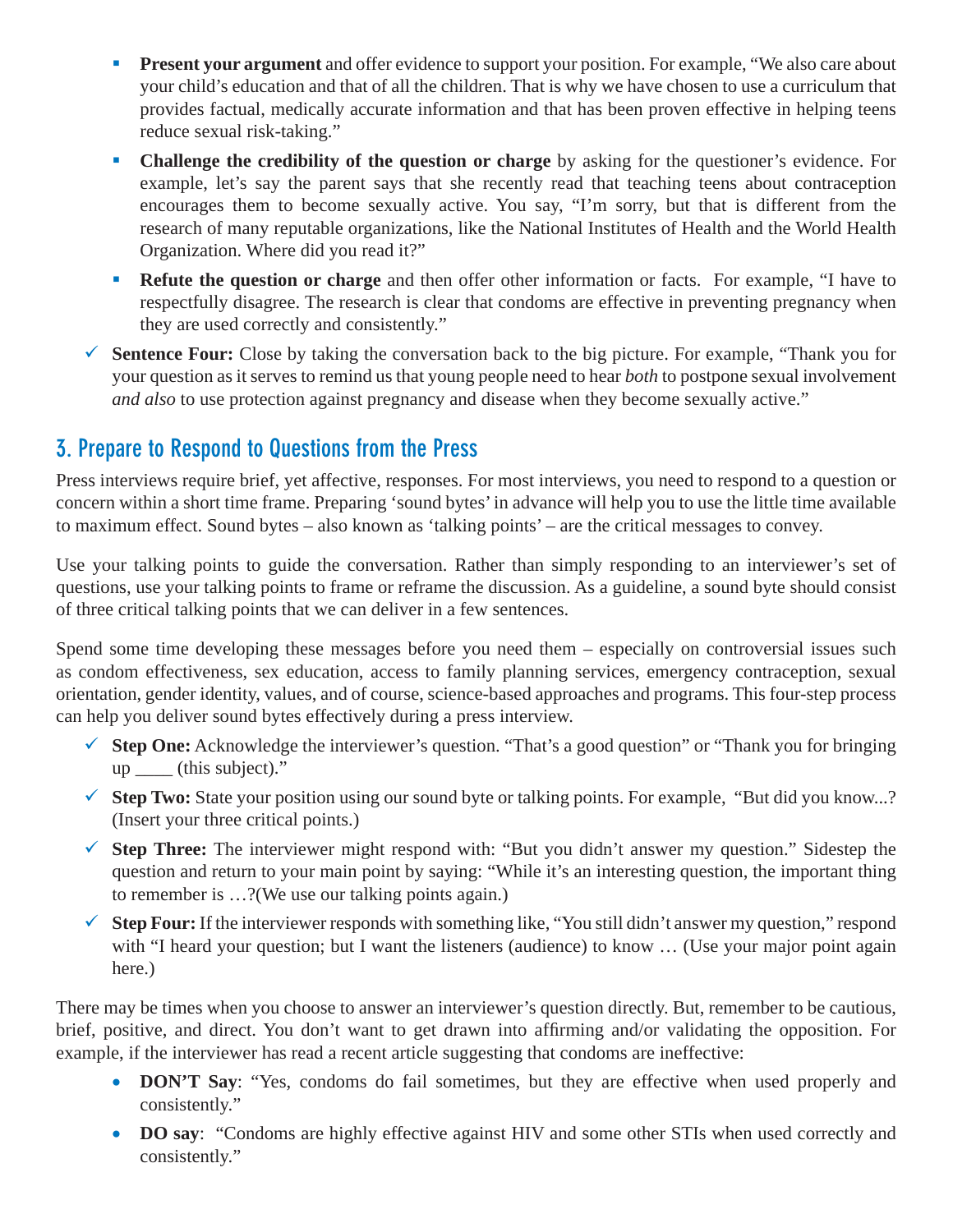# **4. Anticipate "Hot Potato" Questions and Practice Handling them in Advance**

You've heard it may times: "Practice makes perfect." Here are some practical suggestions to help practice the 'hot potato' questions.

- $\checkmark$  Rehearse with a videotape so that you can critique and improve responses, gestures, and body language.
- $\checkmark$  Practice answering questions clearly and with confidence. You need to back up every answer with evidence.
- $\checkmark$  Practice "dissecting" a question into several parts. You can choose which part to answer first before answering the other parts of the question.
- $\checkmark$  Practice a team approach calling upon the help of staff, friends, or colleagues. They can:
	- Hurl "softball" and "hardball" questions in rehearsal;
	- **Critique your rehearsal video;**
	- Analyze complex questions with us;
	- Help research the answers and find the evidence you might need;
	- **Provide support when the going gets tough; and**
	- Brainstorm responses to some of the most difficult questions you expect.

## **"Hot Potato" Questions – 25 Examples**

Below are 25 "hot potato" questions that you might face during a school board meeting or in another public forum. It's unlikely that you will be asked these questions exactly as they appear here. But you can expect variations of them. By brainstorming responses to these questions in advance, you will be better prepared to handle them when they arise.

- 1. We've tried to raise our children to have good moral values and to remain abstinent until marriage. Does this program teach children that it is wrong to have sex before marriage? If not, why not?
- 2. Our church has this great program that encourages kids to wait until marriage. Does your program encourage kids to sign a contract that they'll wait until marriage?
- 3. What will you teach kids about condoms? They fail 40% of the time with teenagers. How can you, in good conscience, push condoms on our children when AIDS is out there?
- 4. I want all the parents here tonight to stand up if they believe in our children and want the schools to support family values by teaching our children abstinence-until-marriage. (People stand up and clap.) This should be a local decision. Can't you see this is what our community wants and supports?
- 5. I hear this program talks about touching below the waist and having sex. It also talks about the fact that sex should be reserved for the special few people in our lives. Why doesn't it teach abstinence until marriage and encourage teens to have one faithful partner for life?
- 6. I hear the new curriculum will teach 8th graders how to use condoms. Why don't we just tell these kids that condoms fail and that they should say no to sex?
- 7. What's going to be taught about birth control? Shouldn't we be teaching children that abstinence until marriage is the only perfect way to avoid pregnancy and AIDS? We started teaching teens about contraception in the 1970s, you see where it got us!
- 8. I'm concerned that you are only talking about sexual intercourse. I hear my son talking about how many girls are going down on boys – what is the school doing about that?
- 9. I've heard that teachers put up posters with filthy words and have the students brainstorm other filthy words that they know. I resent my child being exposed to such trash. I want them to have respect for sex. What does this have to do with sex education?